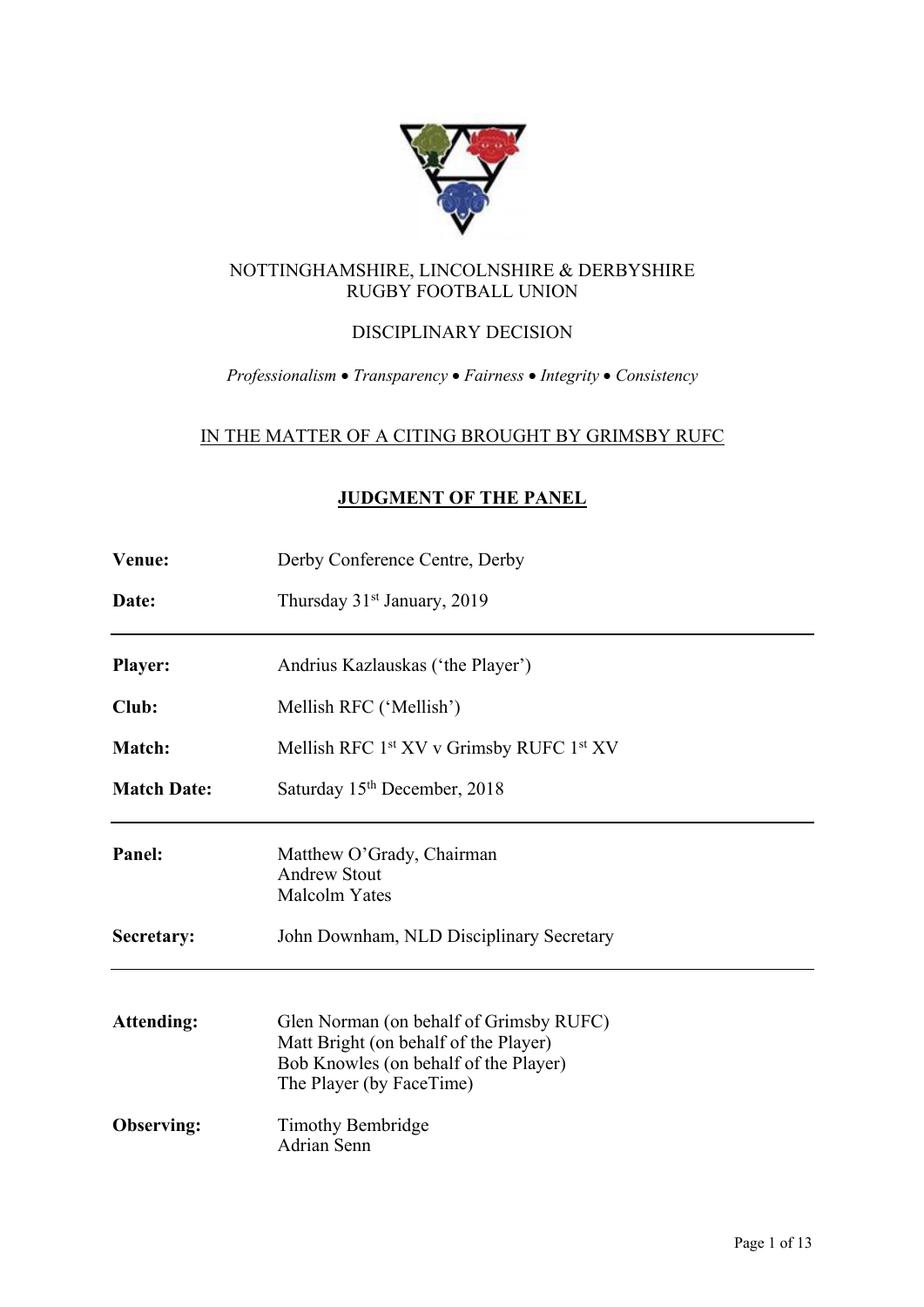## **Preliminary Issues**

- 1. The Chairman directed pursuant to Reg 19.5.13 that the hearing be recorded. All witnesses were advised prior to their evidence that the recording was taking place. There were no objections to the composition of the Panel.
- 2. Shortly before the hearing commenced the Panel was informed that the Player was not in attendance. In the circumstances we invited submissions from Mr. Norman and Mr. Bright. Mr. Bright informed the Panel that at very short notice the Player had unavoidable child care commitments. He proposed the Player be present by telephone. Mr. Norman was understandably uncomfortable with proceeding by the Player simply attending by telephone. It was established that that the Player was able to be present by FaceTime link. All were content to proceed on that basis. The Player was present during the whole proceedings by this link.

## **Charge and Plea**

3. On 28th December 2018 Mr. Andrew Picking, on behalf of Grimsby RUFC, filed a citing complaint against the Player. The citing report states as follows:

> "Both players had already been red carded for an incident on the pitch. As the Grimsby player Baden Kerr was walking alongside the pitch towards the changing rooms, the Mellish 19 who was walking diagonally away from Baden, then suddenly turned and ran straight at Baden from 10-15 yards away and punched Baden in the side of the head. As Baden was stumbling to the ground the 19 then kicked Baden in the head. This then caused all of the Grimsby team to rush over to the incident to try and protect Baden, followed by all of the Mellish team. The referee calmed matters down and offered to call the game. Both teams in the spirit of rugby agreed to continue the game. The Mellish staff sent the 19 to the changing rooms and advised Baden wait until he had gone. Their player was sent home and told not to come in the club house after the game."

4. On 23rd January 2019 the NLD RFU settled a hearing notice particularising the following alleged offences:

> "On December 15th Andrius Kazlauskas punched and kicked the Grimsby player Baden Kerr in the face as they left the pitch after being red carded by the referee 18 minutes in the second half of the league game between Mellish 1st XV and Grimsby 1st XV."

5. The Player admitted the citing that he had punched Mr. Baden Kerr on at least two occasions after being sent off. He denied kicking Mr. Kerr in the head or at all.

## **The Approach**

6. The Panel reminded itself and those present that as Grimsby RUFC brings this citing, it must prove the allegations it makes are true. The Player has to prove nothing. The standard of proof is the simple balance of probabilities. That is to say, is it more likely than not that the alleged fact happened. If the Panel considers that neither event is as likely as the other, then the standard is not met, the burden is not discharged and the alleged fact is treated as having not happened.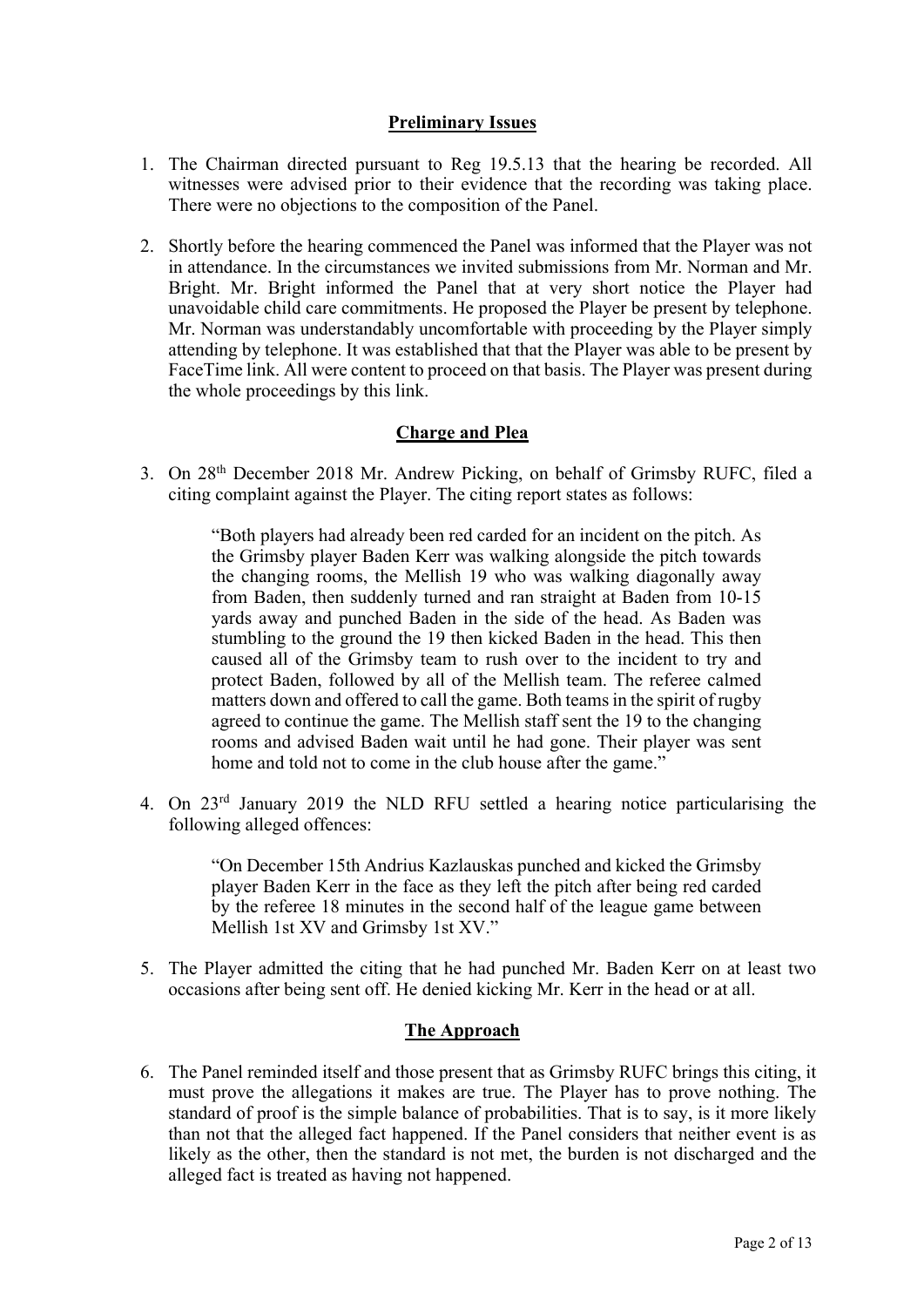# **The Evidence**

- 7. The Panel heard oral evidence from four witnesses called by Grimsby RUFC, each of whom also provided written statements. Additionally, we read written statements prepared by Mr. Brad Treacher, Mr. Chris Moore and Mr. Luke Chaplin, but we did not hear oral evidence from them.
- 8. In addition to the Player, we heard oral evidence and read written statements of two witnesses called on his behalf. We read the written statements, but did not hear oral evidence, of Mr. Andy Fretwell and Mr. Bill Austin.
- 9. In total, over several hours (concluding at approximately 00:00hrs), we heard the oral evidence of seven witnesses and read the written statements of five other witnesses who were not called. It follows that this judgment cannot hope to reproduce (and is not intended to reproduce) all the evidence given, but the Panel took account of all the evidence heard and read in reaching the conclusions it has.
- 10. In all its particulars the actions alleged of the Player are serious. There is no video or audio evidence of the alleged events. This case turns on the assessment we make of the relative reliability and credibility of the witnesses whom we have had the advantage of hearing.

## Grimsby RUFC's Case

## Badan Kerr

- 11. Mr. Kerr is aged 18 years ago. Mr. Kerr gave his evidence calmly and maturely. He is not a large man in size or height. Even through the limitations of FaceTime we were able to judge that he is significantly smaller in stature than the Player. He was one player involved in an on-field altercation in which he landed punches to the Player's head. That offence resulted in the Referee showing him a red card and sending him off. On 12th January 2019, Mr. Kerr pleaded guilty to the offence for which he was sent off and a three week suspension was imposed on him.
- 12. Mr. Kerr told us that he had been sent off about 10m from one goal line. After being sent off he walked diagonally across the pitch to the club house side of the pitch where his team mates were stood. He saw the Player walk in the diagonally opposite direction to the other side of the pitch (away from the clubhouse and where the changing rooms were). Mr. Kerr told us that as he was walking towards the touchline he heard someone shout his name. It was only later in the day that he said he learned that the person who called for him was Mr. Colin Matthews. Based on where Mr. Matthews demonstrated on a satellite image he was stood, Mr. Matthews was about 25m from Mr. Kerr. Mr. Kerr said that he turned to answer the voice and as he did he was struck directly in the head. Mr. Kerr did not state within his written statement whereabouts he was struck. In his oral evidence he was clear that he was struck to the left side around his eye socket.
- 13. We were told by Mr. Kerr that the force of the blows knocked him down to at least one knee. When asked in his oral evidence to confirm the position the blow left him, Mr. Kerr was adamant he was put to a knee. He developed this by adding that he had one hand on the floor to push himself off the ground. That was the position he was in when he said he was kicked. Mr. Kerr said he looked up and as he did he saw the Player's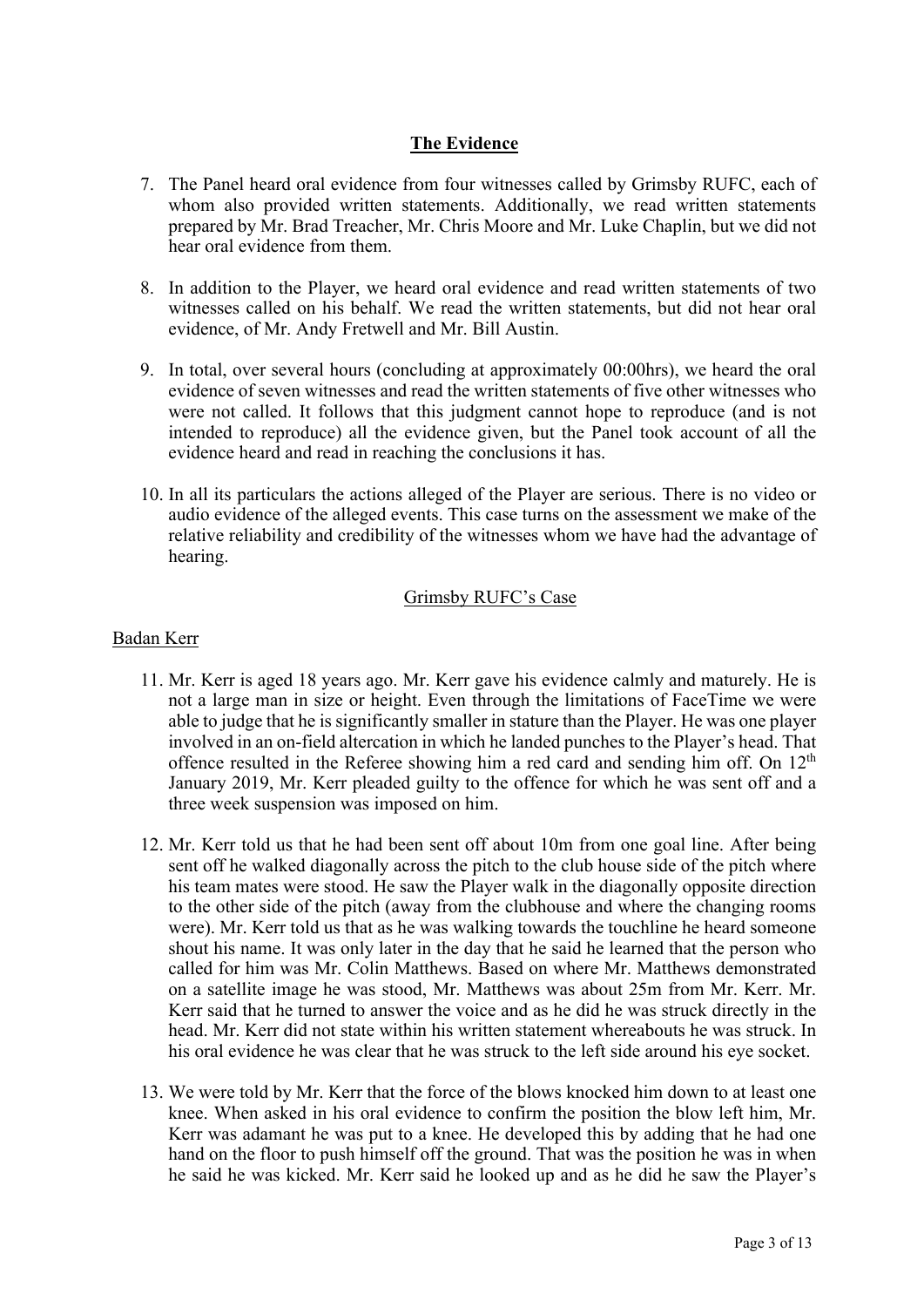boot coming towards him. It connected forcefully and, as Mr. Kerr set out in writing, the connection was with the left eye and cheek area.

- 14. It surprised the Panel that no photographs had been submitted as part of the citing complaint. When asked about the omission of such evidence, Mr. Norman submitted that it was not thought to be relevant. That was curious given the seriousness of the alleged event and the force it was suggested had been used by the Player in kicking Mr. Kerr. Helpfully, Mr. Kerr advised the Panel that he had a photograph on his mobile telephone. We invited submissions from the parties as to whether we should consider the photograph. There were no objections and a pragmatic approach was taken given the informal nature of the proceedings. The photograph was an image saved on Snapchat. It was purported to have been taken at 9:30pm on 15<sup>th</sup> December 2018, being the relevant date. There was an obvious linear abrasion over one of Mr. Kerr's eyes. It was suggested to him by the Panel that it was his right eye, but he firmly resisted that suggestion. Mr. Kerr told us that the photograph was a mirror image and the injury was over his left eye. Of note, there was no evidence of any injury of any kind on the righthand side of Mr. Kerr's face or to his right eye. To his credit, Mr. Kerr did not seek to blame the kick for the injury, he said he did not know whether the injury was caused by the punches or the kick.
- 15. Mr. Kerr said he suffered blurred vision as a result of the incident and believed he was experiencing symptoms of concussion. He had to take a week off work. Mr. Kerr did not seek medical attention because he did not think he needed it and because his mother is a trainee nurse. The injury over the eye lasted about 10 days. He returned to training on the evening of Thursday 3rd January although, due to the concussive symptoms he was still feeling that evening, we were told by him that he took no part in *any* contact training. Quite how this 18 year old player then found himself playing in a full game on the afternoon of Saturday  $5<sup>th</sup>$  January (i.e. less than 48 hours after that training session when he could not fully participate because he was symptomatic) beggars belief. That is not a matter for enquiry today, but Grimsby RUFC is on notice that there is likely to be an enquiry in due course. Mr. Kerr was not suffering any effects of the incident as at the hearing. We were not provided with any medical evidence as to Mr. Kerr's injuries.

#### Colin Matthews

- 16. Mr. Matthews is described as being a Grimsby RUFC coaching assistant. At the time the red cards were issued, Mr. Matthews entered the field of play to provide assistance to one of his players who was on the floor. We were told by Mr. Matthews that he saw both players walking in diagonally opposite directions to each other. He continued watching them as they walked away, he said. The direction of travel that Mr. Matthew's drew and which Mr. Kerr drew are not close to being similar.
- 17. Mr. Matthews saw the Player suddenly veer from the direction he was walking in and "charge" towards Mr. Kerr. Mr. Matthews was asked by the Panel whether he said anything to the Player and he said he did not. He was asked whether he said anything to Mr. Kerr and he was clear that he did not say anything to him either. That is consistent with his written statement being silent on the suggestion that he called Mr. Kerr's name. Mr. Matthews did not hear anyone else say anything to the Player nor do or gesticulate anything to the Player to make him suddenly turn. When asked in terms by the Panel whether he called Mr. Kerr's name, he said that he did. That did not sit comfortably with his earlier evidence that he said nothing to Mr. Kerr nor with his written evidence, which was silent on the point.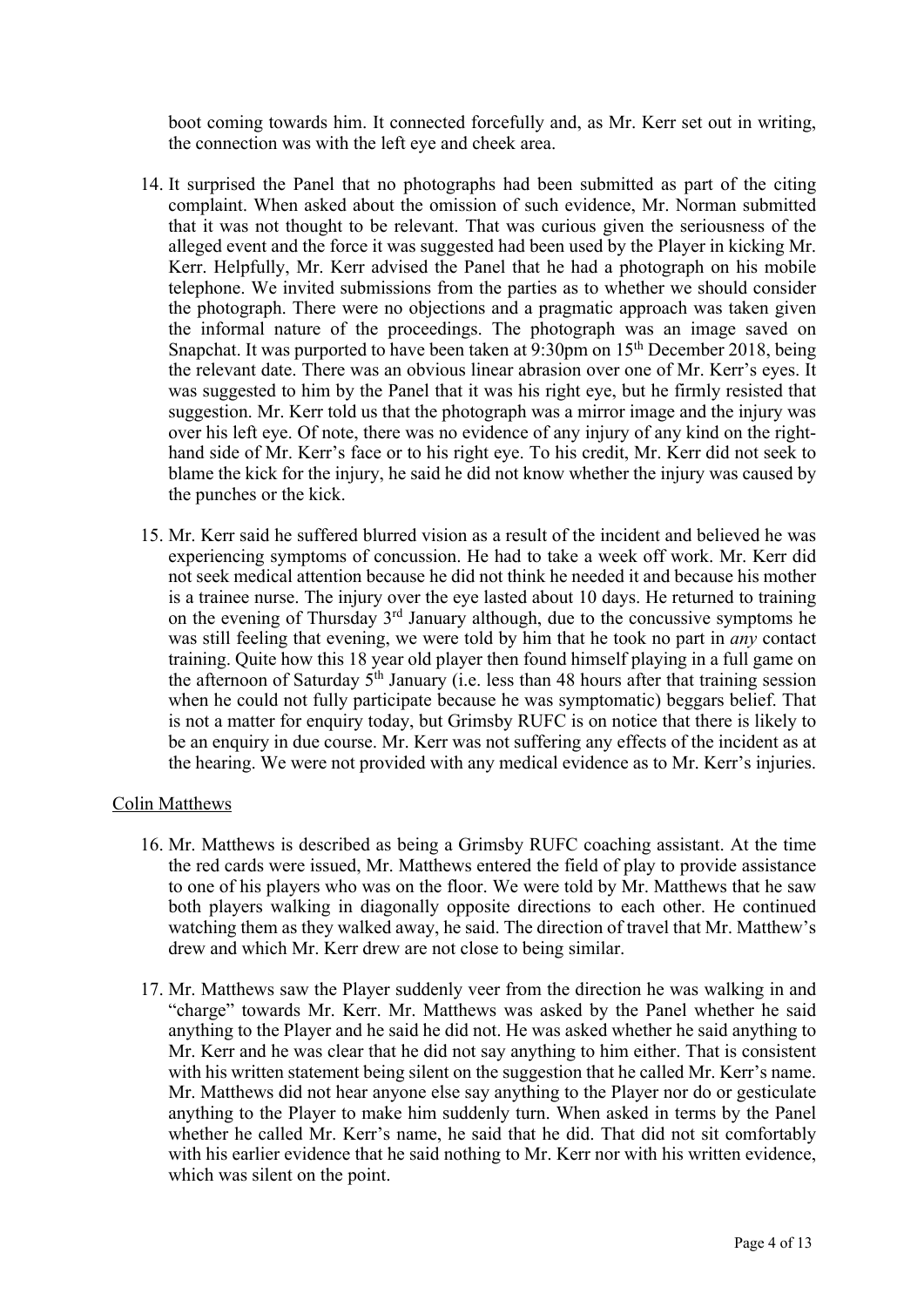18. From where he was, about 25m away, Mr. Kerr suggested that he could make out Mr. Kerr slightly turning and glimpsing the Player as the Player moved towards him. Mr. Matthews said he saw the punch. There was force behind it and it was definitely not a slap. He did not have a clear enough view to say precisely where the punches landed. Mr. Matthews told the Panel that Mr. Kerr did not fall with the punches. He saw a clear kick. We were told there was some real weight behind the kick. Due to other players moving in, Mr. Matthews could not say what position Mr. Kerr was in after the kick. In the time afterwards, Mr. Matthews did not see any injuries other than bruising to Mr. Kerr's left eye. There was no chance this was a case of Mr. Kerr slipping and hitting the Player or the Player slipping and catch Mr. Kerr. It was a clear kick with a swing backwards (as opposed to a side on karate type kick).

## Emily Colbrook

- 19. Miss Colbrook attended the match to support the Grimsby  $1<sup>st</sup> XV$ . She could have been a helpful witness, who was detached from the intensity of the situation the players all found themselves in. We are sorry to have to conclude that Miss. Colbrook was an unsatisfactory witness. The opening line to Miss. Colbrook's written statement sets the scene, "Spectator stood where [the] incident occurred." That left little room for ambiguity. When asked by the Panel to indicate on the satellite image where she was stood at the time of the incident she told us that she was not stood at the side of the pitch, but was in her car, sat in the passenger seat, in the car park. The car was facing into the field around the 22m line. She was there because it was raining heavily. The car doors were shut. She said the windscreen wipers were on and moving fast the rain was so heavy. Under cross-examination by Mr. Bright she accepted that the heaters were on to prevent the car steaming, but that the ignition was not on. She was not listening to music at the time. Miss. Colbrook did not get out of the car during the incident at any point.
- 20. Miss. Colbrook asserted within her written statement that, "Throughout [the] match [the] Mellish player was aggressive towards Grimsby players." We were left unconvinced how that assertion could be made so confidently when: 1) the Player only joined the game at the start of the second half and 2) Miss. Colbrook's view of the second half was limited to what she could immediately observe from her sedentary position in the car, looking over the dash, rain pouring and windscreen wipers on.
- 21. We read that Miss. Colbrook saw both players red carded and that Mr. Kerr walked to the touchline. After that, the Player ran across the pitch to where Mr. Kerr was walking. Miss. Colbrook did not say whether she saw Mr. Kerr begin to turn to look backwards and it would have been inconsistent with her observation that Mr. Kerr was "caught unawares" and punched in the back of the head if she had. Miss. Colbrook's observations are inconsistent with Mr. Kerr's assertions that he began to turn towards the Player and that the Player struck him in the eye.
- 22. Miss. Colbrook asserted in writing that the Player swung his leg back and kicked Mr. Kerr in the face with strong force. Miss. Colbrook then departed from her written statement and asserted, entirely unprompted, that not only had she seen the kick, but she heard it and saw the impact on Mr. Kerr's head. It was so forceful, she told us, that not only did she see Mr. Kerr's head "fly backwards," she heard the connection of boot and head *from inside her car*, which she described as being like the sound of a boot kicking a rugby ball. Heard it, she said, even with the rain being heavy, the wipers being on and the heater being on. Miss. Colbrook accepted that the facts that she heard the kick and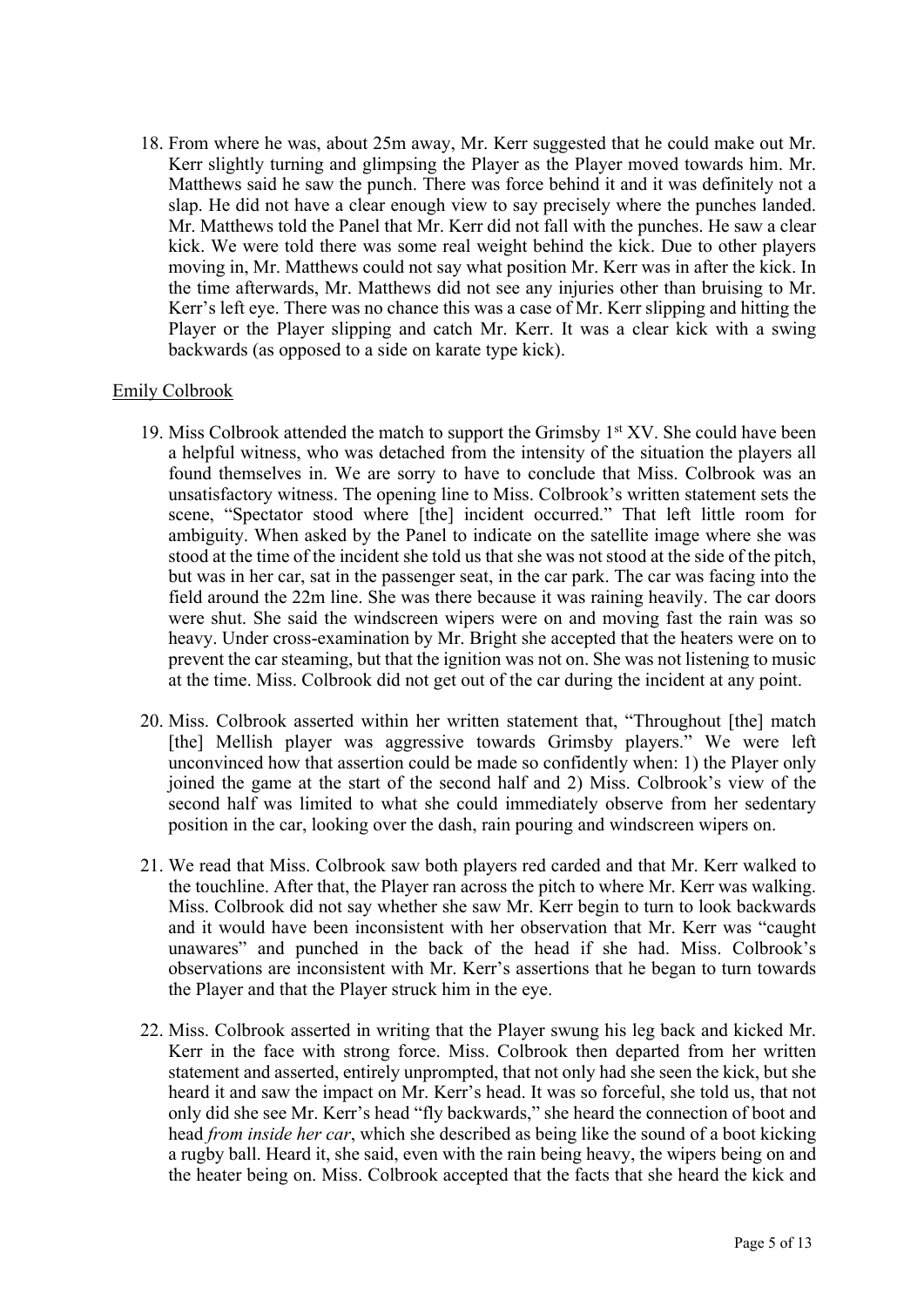was able to describe it as being like the sound of a rugby ball being kicked *and* that she saw Mr. Kerr's head fly back were important facts. There was no satisfactory explanation provided as to why those important facts had been omitted from her written statement. We do not accept that Miss. Colbrook heard a kick. A picture emerged during Miss. Colbrook's evidence of her offering evidence against the Player, which simply could not be correct (for example, he was not on the field throughout the game) and which was inclined to embellishment rather than accuracy (for example hearing the kick whilst in a car with the doors shut, rain pouring, windscreen wipers on and heater on). It was with regret that the Panel was driven to rejecting her evidence as being neither reliable nor credible.

- 23. In her oral evidence, when tested by the Panel, Miss. Colbrook said that the kick was to the right side of Mr. Kerr's head. Her certainty of that fact varied from, "Pretty confident," to "100%" and, "Must have been to the right temple." That evidence does not sit comfortably with Mr. Kerr's account. Miss. Colbrook and Mr. Kerr then departed further when Miss. Colbrook said that the kick was delivered whilst Mr. Kerr was upright. She did not say he was on his knee or with a hand on the ground.
- 24. We were told that Mr. Kerr went back to Miss. Colbrook's home. Mr. Kerr had a swollen left eye and a cut on his left eyelid. He was shaken. He did not eat or drink that night, which was described as being unusual.

#### Lewis Rothenburg

- 25. Mr. Rothenburg played for Grimsby RUFC on Saturday 15th December, 2019 in the second row. Sadly, Mr. Rothenburg cut an unimpressive figure during his evidence. At one point when a member of this Panel, who is a senior and respected member of the rugby community in this area, asked entirely proper clarification of Mr. Rothenburg, Mr. Rothenburg began to retort, "Well if you listen...". He had to be warned by the Chairman to remain respectful during his evidence.
- 26. Mr. Rothenburg was on the field when the Mr. Kerr and the Player were red carded. He indicated on the satellite image that he was stood within the in-goal area. Mr. Rothenburg recalled seeing Mr. Kerr leave the field of play and the Player change his direction and make for Mr. Kerr. He saw the Player punch Mr. Kerr to the back / side of the head. It was Mr. Rothenburg's written evidence that as Mr. Kerr was falling from the punch Mr. Kerr was kicked in the face.
- 27. The evidence was tested. Mr. Rothenburg said that there was no turning by Mr. Kerr. He did not hear anyone shout at or towards the Player. He heard Mr. Matthews shout to Mr. Kerr after the Player had started to run. Mr. Rothenburg said he saw the punches land to Mr. Kerr's left eye. The kick, he said, connected with the right said of Mr. Kerr's head. He did not say that Mr. Kerr was on a knee, but was in a squat position. Mr. Kerr's head was about the height of a table. As the incident was taking place Mr. Rothenburg moved towards the two players. He told us that despite his friend being both kicked and punched he said *nothing* at all, to the Player or to Mr. Kerr.

#### Evidence Read, Not Heard

28. We read the written statements identified. Mr Brad Teacher was playing in the game. When the Player and Mr. Kerr came together for the second time he saw Mr. Kerr tumble after the punch and he was kicked whilst stumbling. Mr. Teacher heard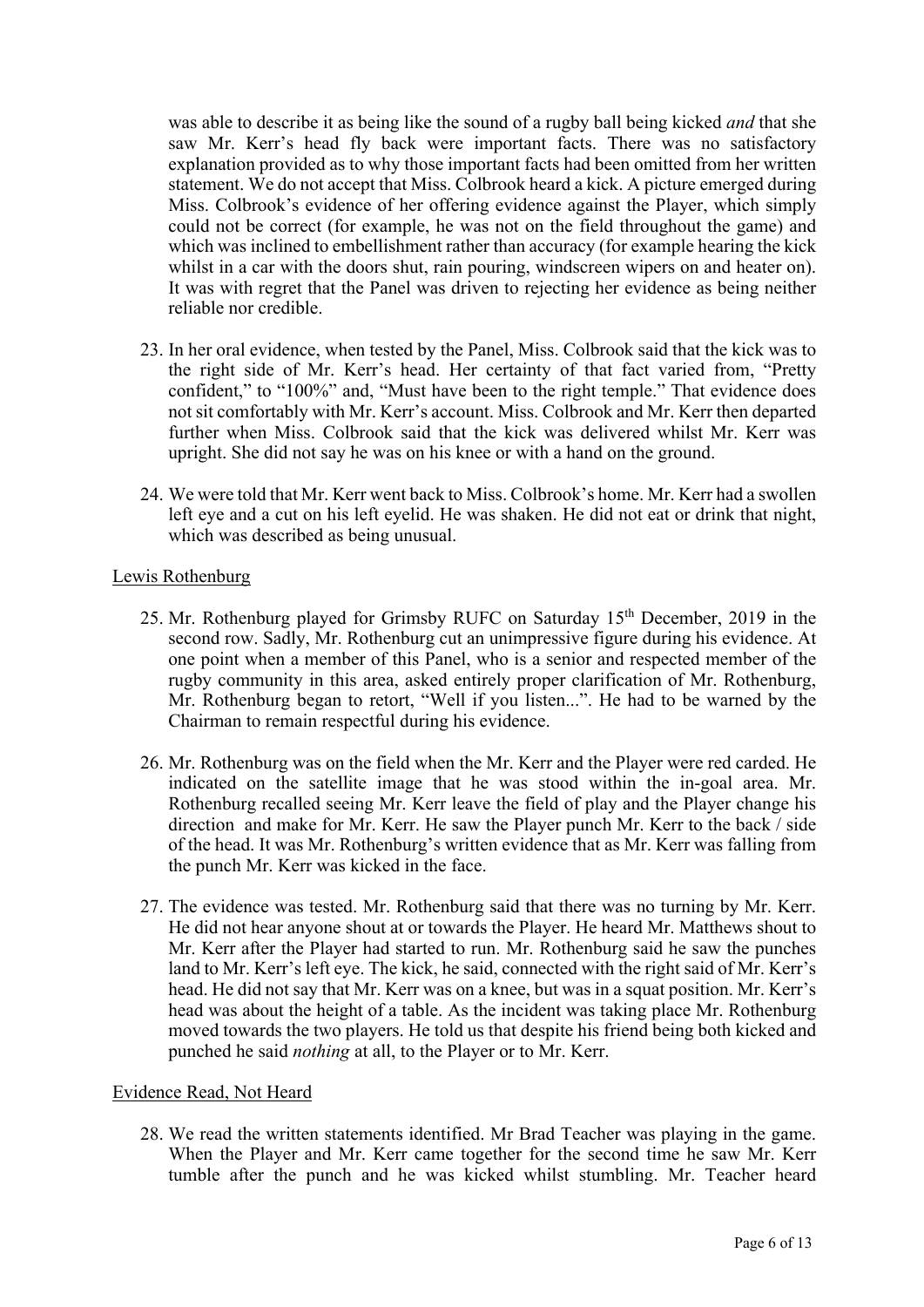(unspecified) words exchanged between the teams. Mr. Chris Moore was also playing. He described himself being dazed and laying on the ground. Mr. Moore says he sat up and saw the Player punch and kick Mr. Kerr. Mr. Luke Chaplin was playing in the game. Mr. Chaplin saw Mr. Kerr fall to the floor after being punched by the Player. Mr. Chaplin said, "As he tried to get up, [the Player] kicked [Mr. Kerr] in the face". The only inference to be drawn from what Mr. Chaplin says is that Mr. Kerr was *not* upright or in a squat position when he was kicked, but at least partially on the floor.

## The Player's Case

#### The Player

- 29. The Player gave evidence through FaceTime. He was direct in how he gave his evidence, but did not present as especially forthcoming. He did his credibility no favour when he was reluctant to accept that he ran towards Mr. Kerr to strike him, especially given the evidence called on his behalf was to that effect.
- 30. We had no written statement from the Player. In his plea ahead of this hearing the Player admitted punching Mr. Kerr in response to racist abuse he alleged he received from Mr. Kerr and other players from Grimsby RUFC. He reiterated that he had heard racist and/or xenophobic abuse in his oral evidence. He was very clear about that and it was what he heard that made him turn and go for Mr. Kerr. He was apologetic for his actions. The Player firmly denied any kick. He said he was definite that he did not kick Mr. Kerr. The Player questioned how the witnesses called against him could be so sure about the detail of what they saw when everything happened so quickly and the situation was dynamic.

## Dan Edson

- 31. Mr. Edson was acting as the touch judge on the club house side of the pitch at the relevant time. He saw the Player and Mr. Kerr walk in the direction of the clubhouse after being sent off. Mr. Edson was near Mr. Kerr. We were told he saw Mr. Kerr's mouth moving as Mr. Kerr was moving towards the touchline, but (fairly) said that because of the severe weather he did not clearly hear what was said. He could not recall seeing any gestures made by Mr. Kerr. Mr. Edson told us that what then followed was a quick fight. He did not see anyone go to the floor. Fairly, he said that he did not see everything because his view became obstructed. When cross-examined by Mr. Norman, he did not accept that Mr. Kerr went to the floor.
- 32. After both players were separated Mr. Edson alleged he heard a man, who he now knows to be Mr. Rothenburg, shout racial and/or xenophobic abuse to the Player, "Fuck off you foreign cunt," and, "That fucking foreign twat shouldn't be allowed to play." Mr. Edson recalled in his written statement that he confronted Mr. Rothenburg about his alleged conduct to which Mr. Rothenburg is alleged to have replied, "Fuck off. It's not your business and I'm not racist anyway."

## Mark Rushby

33. At the outset of his evidence we invited Mr. Rushby to draw on a satellite map the direction he recalled the players walking in. Mr. Rusby's recollection of the direction the Player and Mr. Kerr walked in after being red carded were at variance with the recollections of others (which is not to say the other witnesses were all consistent with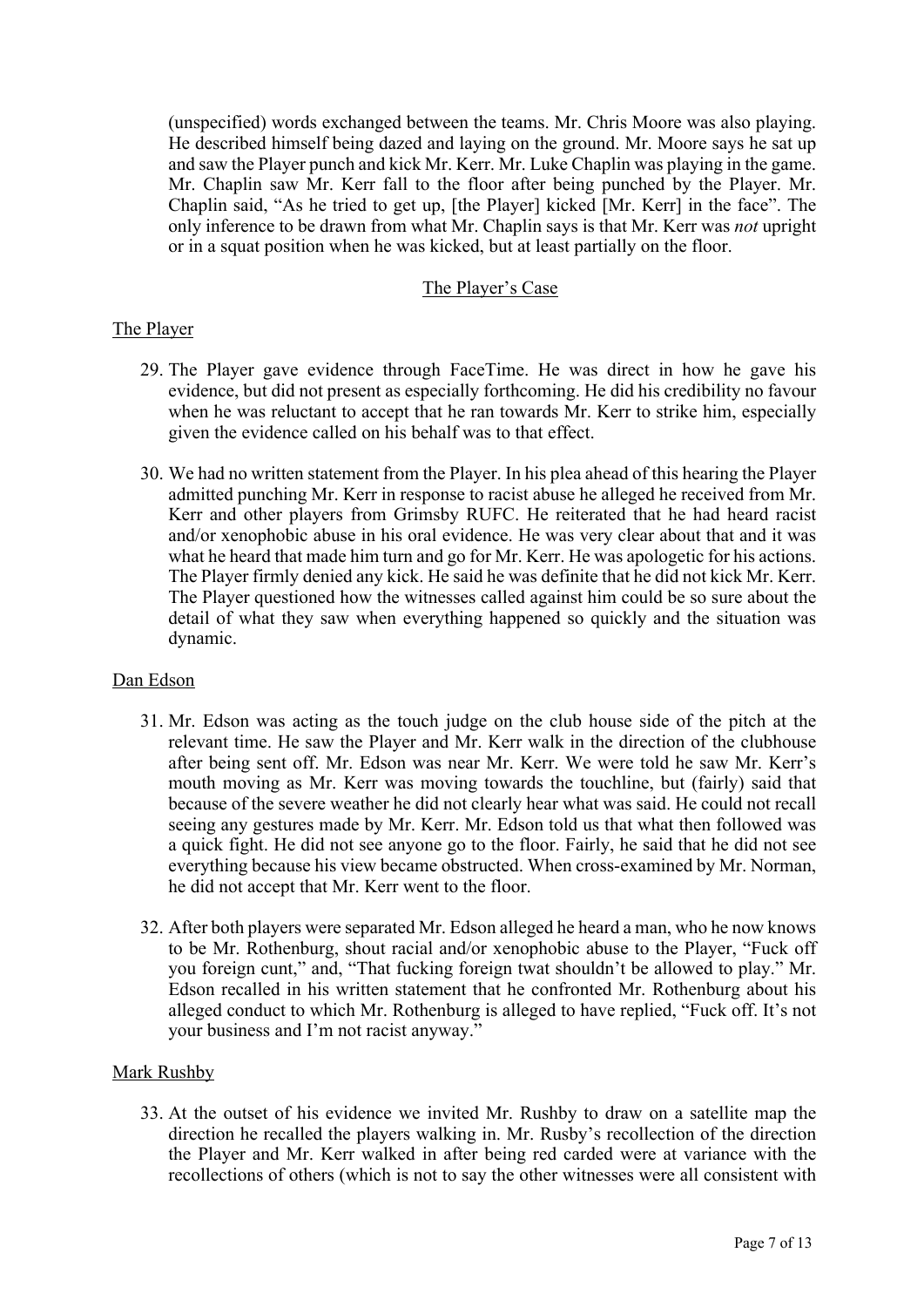each other). Whilst other witness recalled them walking away from each other initially, Mr. Rushby asserted that they headed in the same direction and it was because of that that he continued watching them.

- 34. Mr. Rushby laboured over how quickly the Player got from where he was to where Mr. Kerr was. In his oral evidence he said the Player walked quickly, but he accepted that his written statement was prepared on Sunday 13<sup>th</sup> December and it was more likely to be true that the player "ran", as he wrote. Mr. Rushby confirmed what he put in writing, that Mr. Kerr was looking towards the Player and shouting something at him. Although he was looking at Mr. Kerr and Mr. Kerr was only about 5m from him, because of the weather, he could not make out what he was saying. Mr. Rushby described himself as being 'upwind' of Mr. Kerr. He rejected the suggestion that Mr. Kerr's back was to the Player when the Player started running towards Mr. Kerr. Mr. Rushby was consistent and firm that Mr. Kerr was facing the Player face-on before the punches were thrown. We were told that both players remained on their feet after the punches were thrown. Mr. Rusby suggested that Mr. Kerr threw the first punch.
- 35. Mr. Rushby then ran up to the Player and Mr. Kerr to separate them. He recalls hearing the Grimsby RUFC second row (wearing number 5) shout, "Foreign cunt." We do not know the name of the player who was wearing number 5. It was to Mr. Rusby's credit did not seek to embellish his recollections, even where it was open or may have convenient for him to do so (for example not hearing what Mr. Kerr said initially).

## Evidence Read, Not Heard

- 36. We read the written statements identified. Mr. Andy Fretwell said there was an exchange of words between the Player and Mr. Kerr after they had been sent off. He asserted that both the Player and Mr. Kerr ran towards each other. Mr. Fretwell is the only person to make the suggestion that Mr. Kerr moved towards the Player. Mr. Fretwell saw punches exchanged and that the players were slipping around. Mr. Fretwell added that Mr. Kerr, "...went down and [the Player] slipped and flailed his leg out which did not connect with [Mr. Kerr]. No other witness corroborates Mr. Fretwell's statement. Mr. Fretwell saw a spectator throw a glass of wine *at* the Player.
- 37. Mr. Bill Austin was a Mellish RFC supporting spectator. He alleged to have heard Grimsby RFC number 7 (Mr. Kerr) say as he left the field, "Get off the pitch you fucking foreign prick." He heard Grimsby RFC number 5 shout similar words. Mr. Austin considered the Player's actions were in retaliation to what was said and that the Player punched Mr. Kerr first.

## **Discussion**

- 38. At the conclusion of the evidence (and late into the night) we invited Mr. Norman and Mr. Bright to take a brief period of time to compose their submissions to us. We reminded them both of the standard and burden of proof. The Panel is grateful for the care and thoughtfulness with which Mr. Norman and Mr. Bright presented the evidence and made their submissions to the Panel.
- 39. We listened to the evidence and read the evidence carefully. We considered all the evidence in the round. Whilst we have read written statements of witnesses who did not appear in front of us, we give them very limited weight. Their evidence has not been tested before this Panel. After listening to the evidence, we were not satisfied that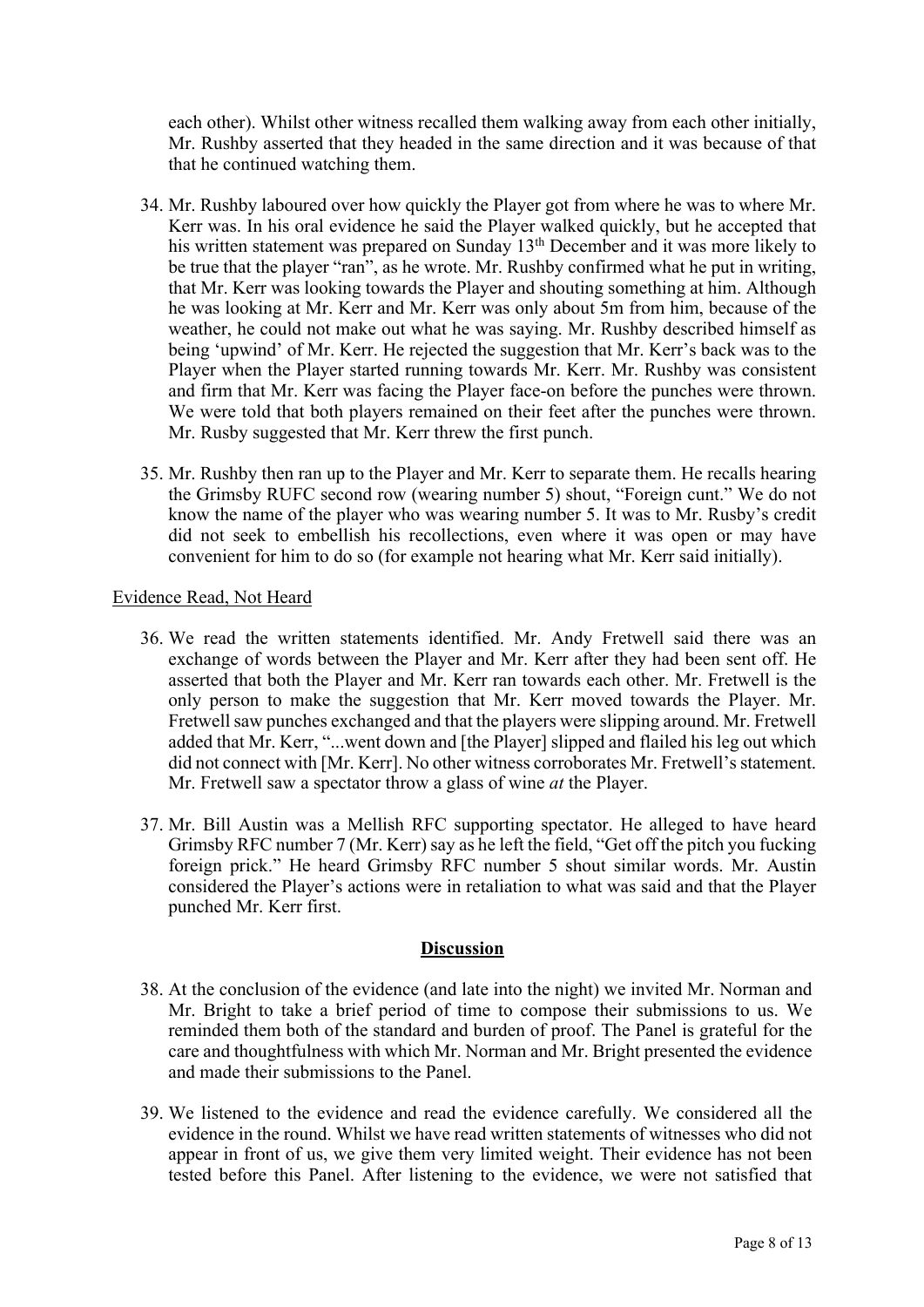Grimsby RUFC had discharged the burden of proving that the Player had kicked Mr. Kerr. There were simply too many inconsistencies on important and material matters.

- 40. First, Mr. Kerr was adamant he had been kicked on the left side of his head. The witnesses called to give evidence (who were not suffering the effects of any concussion) were all clear that the kick struck the right side of his head.
- 41. Secondly, there was no evidence *at all* of any kind of injury to the right side of Mr. Kerr's head. We were grateful for Mr. Norman's candour when he assisted the Panel by advising that when he saw Mr. Kerr a few days after the game Mr. Kerr had no injuries to his right side. The lack of injury struck the Panel as being inconsistent with the force it was alleged was used in the kick, which would inevitably have been high given the Player's sheer size.
- 42. Thirdly, the witnesses were not consistent on the position Mr. Kerr was in when he was kicked. Mr. Kerr asserted he was on a knee with at least one hand on the ground to push himself up. Mr. Matthews, Miss. Colbrook and Mr. Rothenburg did not support that (nor did any of the Mellish witnesses that we heard from). None supported the view that he fell to the floor.
- 43. Fourthly, the kick described by Mr. Matthews, Miss. Colbrook and Mr. Rothenburg was inconsistent with the height they described Mr. Kerr being. They all described a backward swing of the leg/foot. However, the Panel was left doubting how that kicking motion could reach Mr. Kerr's head when they said he was in an upright position and did not fall. The kick would more likely have needed to be a 'karate-type' kick than a backwards swinging motion.
- 44. Whilst Grimsby RUFC presented direct evidence of a kick being seen, after considering all the evidence in the round, we rejected the evidence of Miss. Colbrook and Mr. Rothenburg. They were unsatisfactory witnesses and we could not find their evidence on whether there was a kick to be credible or reliable. Mr. Matthews was some 25m away from the incident when it took place in poor weather. Those circumstances were limitations to the reliability of Mr. Matthew's evidence. The Mellish witnesses were closer to the situation and, on the issue of whether there was a kick, more reliable witnesses.
- 45. The Panel therefore upholds the citing to the extent it alleges the Player punched Mr. Kerr and dismisses it to the extent it alleges the Player kicked Mr. Kerr.

## **Sanction**

- 46. The Player having admitted an offence under Law 9.12 the Panel then undertook an assessment of the Player's conduct under Regulation 19.11.8 as follows:
	- a) *Intentional / deliberate.*

The Player's actions were intentional.

b) *Whether the offending was reckless, that is the Player knew (or should have known) there was a risk of committing an act of Foul Play.*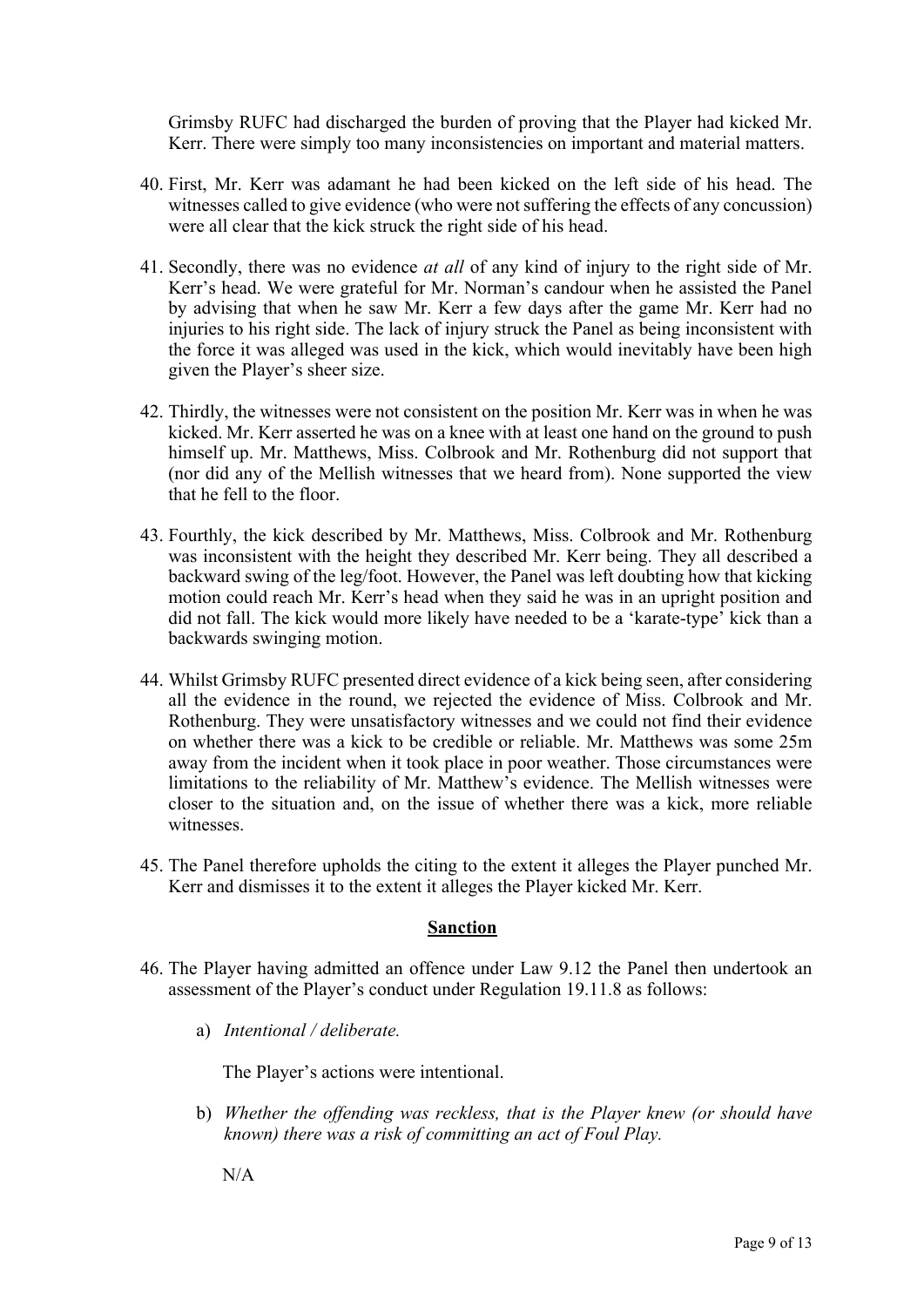c) *The gravity of the Player's actions in relation to the offending.*

This was a physical attack by a larger and older man on a much younger and smaller player. The Player had just been red carded for striking and this incident happened just minutes later.

d) *The nature of the actions, manner in which the offence was committed including part of the body used (for example, fist, elbow, knee or boot).*

The Player connected at least two forceful blows with his fist to Mr. Kerr's head. We were not satisfied Mr. Kerr was knocked to the ground.

e) *The existence of provocation.*

The Player, on the Grimsby RUFC evidence, turned towards Mr. Kerr suddenly and charged at him. The Panel was satisfied that the Player heard something that caused him to feel significant provocation. We make no finding and have no view as to what was said by whom.

f) *Whether the Player acted in retaliation and the timing of such.*

 $N/A$ 

g) *Whether the Player acted in self-defence (that is whether he used a reasonable degree of force in defending himself).*

N/A

h) *The effect of the Player's actions on the victim (for example, extent of injury, removal of victim Player from game);* 

Mr. Kerr said he had an injury over his eye. We reminded ourselves of the requirements in Appendix 5 of Reg 19, namely the importance of us having accurate medical evidence before making an assessment of the existence and extent of any injury. We had no such evidence.

i) *The effect of the Player's actions on the match.*

Players from both sides (including substitutes) ran over to separate the players.

j) *The vulnerability of the victim Player including part of the victim's body involved/affected, position of the victim Player, and the ability to defend himself.*

The blows were to the head.

k) *The level of participation in the offending and the level of premeditation.*

The Player ran from a distance of approximately 10m. He had plenty of time to make another choice.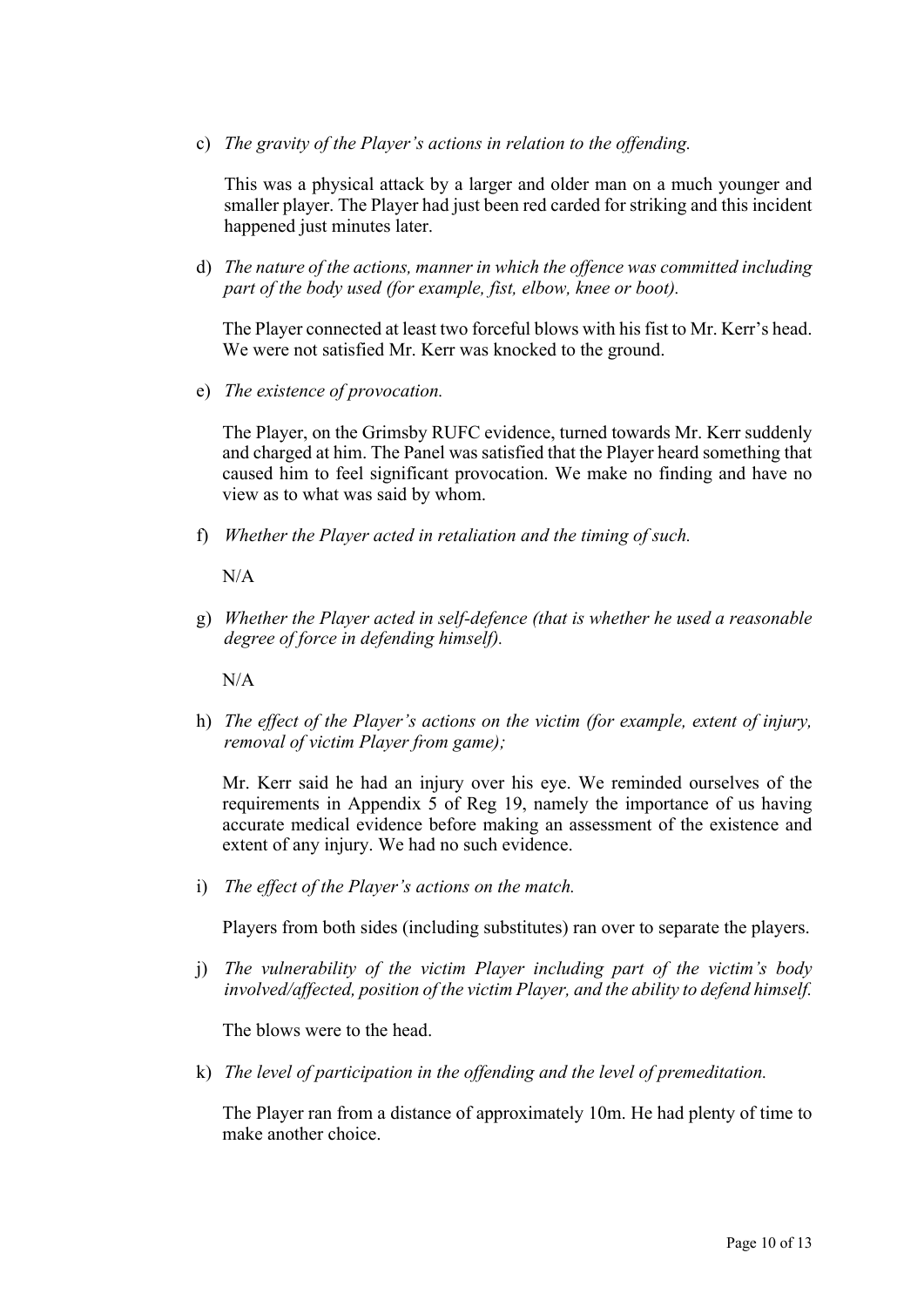l) *Whether the conduct of the offending Player was completed or amounted to an attempt.*

The blows were completed.

m) *Any other features of the Player's conduct in relation to or connected with the offending.*

N/A

#### **Aggravating Features**

- 47. We considered the aggravating factors under Regulation 19.11.10, namely:
	- a) *The Player's status as an offender of the laws of the game.*

The Player has received two red cards within the last two seasons for striking, including the red card he received during this match. The Player must understand that aggression of this type has no place in the Game and he must be deterred from repeating this conduct.

b) The need for a deterrent to combat a pattern of offending.

As above.

c) Any other off-field aggravating factor that the Disciplinary Panel considers relevant and appropriate.

N/A

## **Mitigating Features**

- 48. We considered the mitigating factors under Regulation 19.11.11, namely:
	- a) *The presence and timing of an acknowledgment of culpability/guilt by the offending Player.*

The Player admitted the citing before the hearing.

b) *The Player's disciplinary record and/or good character.*

Poor. No good character.

c) *The youth and inexperience of the Player.*

Although the Player is 41 years old, he has only been playing the Game for 5 years.

d) *The Player's conduct prior to and at the hearing*.

The Player pleaded guilty. He ensured he remained present via FaceTime throughout the hearing. He was patient and attentive during the hearing.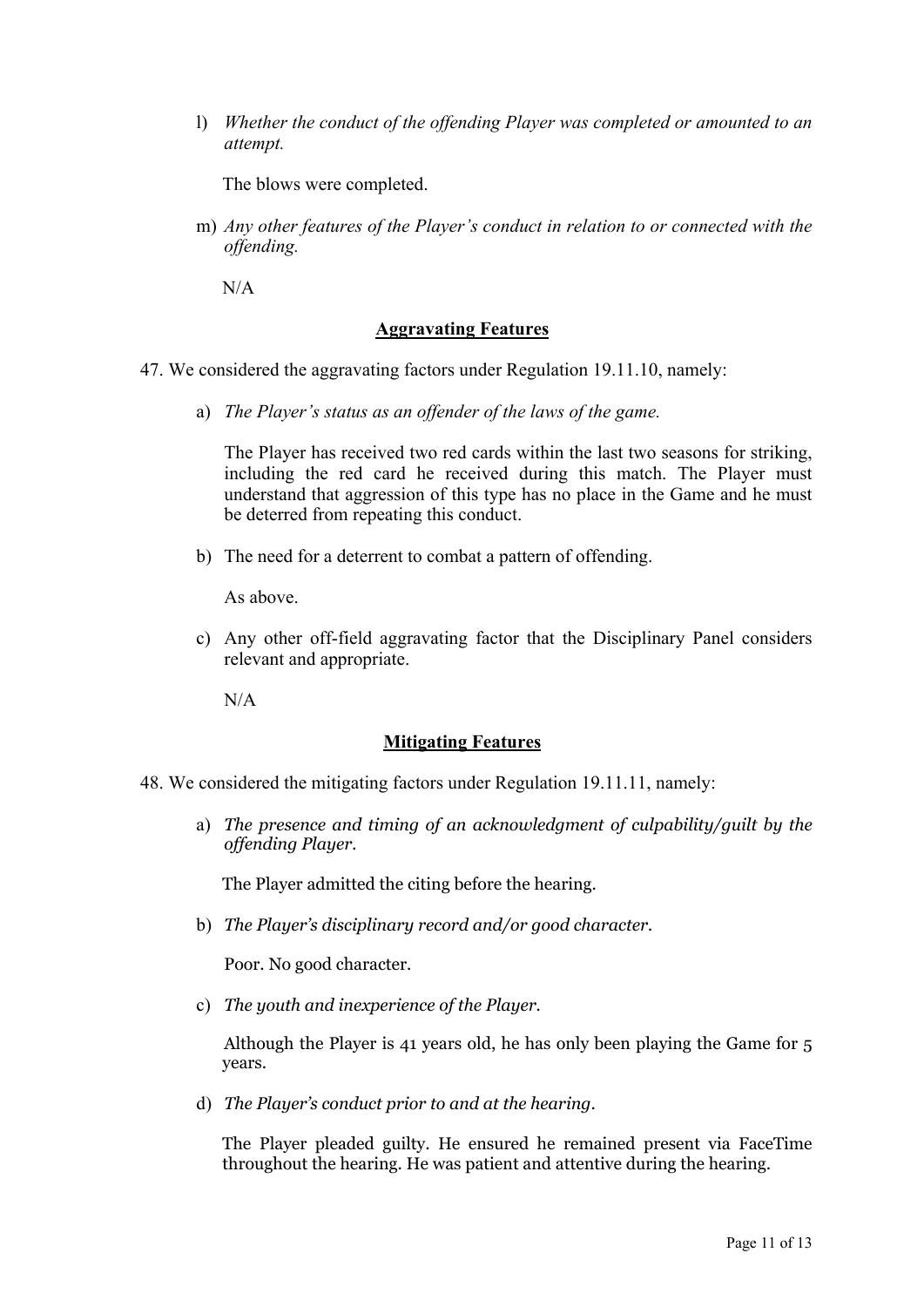e) *The Player having demonstrated remorse for the Player's conduct to the victim including the timing of such remorse.*

The Player apologised for his actions, but highlighted his assertion that he had been provoked by reference to his race / nationality.

f) *Any other off-field mitigating factor(s) that the Disciplinary Panel considers relevant and appropriate.* 

N/A

#### **Decision**

- 49. The mandatory minimum entry point is Mid-Range (6 weeks). Top End entry is not appropriate. The entry point was reduced by 50% (3 weeks).
- 50. The offending in this case was aggravated by the Player's poor record and the proximity in time between the citing and his last red card. The aggravation amounts to 2 weeks.
- 51. **Accordingly, the total period of suspension is 5 weeks.**

#### **Return to Play**

52. The period of suspension must be meaningful. The Player last played on Saturday  $19<sup>th</sup>$ January, 2019. **The Player is free to resume playing from Sunday 24th February, 2019.**

#### **Costs**

53. Grimsby RUFC was successful in its citing in part and unsuccessful in the remainder. Grimsby RUFC shall pay costs to NLD RFU of £62.50. The Player/Club shall pay costs to NLD RFU of £30.

## **Appeal**

54. There is a right to appeal against this decision. Any such appeal must be made within 14 days of this judgment being received.

#### *Comment*

- 55. Grimsby RUFC, Mr. Norman and the officers of Grimsby RUFC are not criticised by the Panel for bringing this citing. Given their players presented them with written statements alleging very serious conduct by the Player, it is understandable they made the decision to bring the citing. However, the assertions the Grimsby RUFC players made simply did not withstand testing.
- 56. Mr. Norman was informed by the Panel at the conclusion of the hearing that a number of matters caused the Panel concern. The evidence read and heard by the Panel showed an arguable or *prima facie* case that some players of Grimsby RUFC engaged in racist and/or xenophobic abuse. This Panel has formed no view *at all* on whether what is alleged to have been said actually occurred or not. It would be totally inappropriate for any view to have been formed given this evidence has not been tested and the players